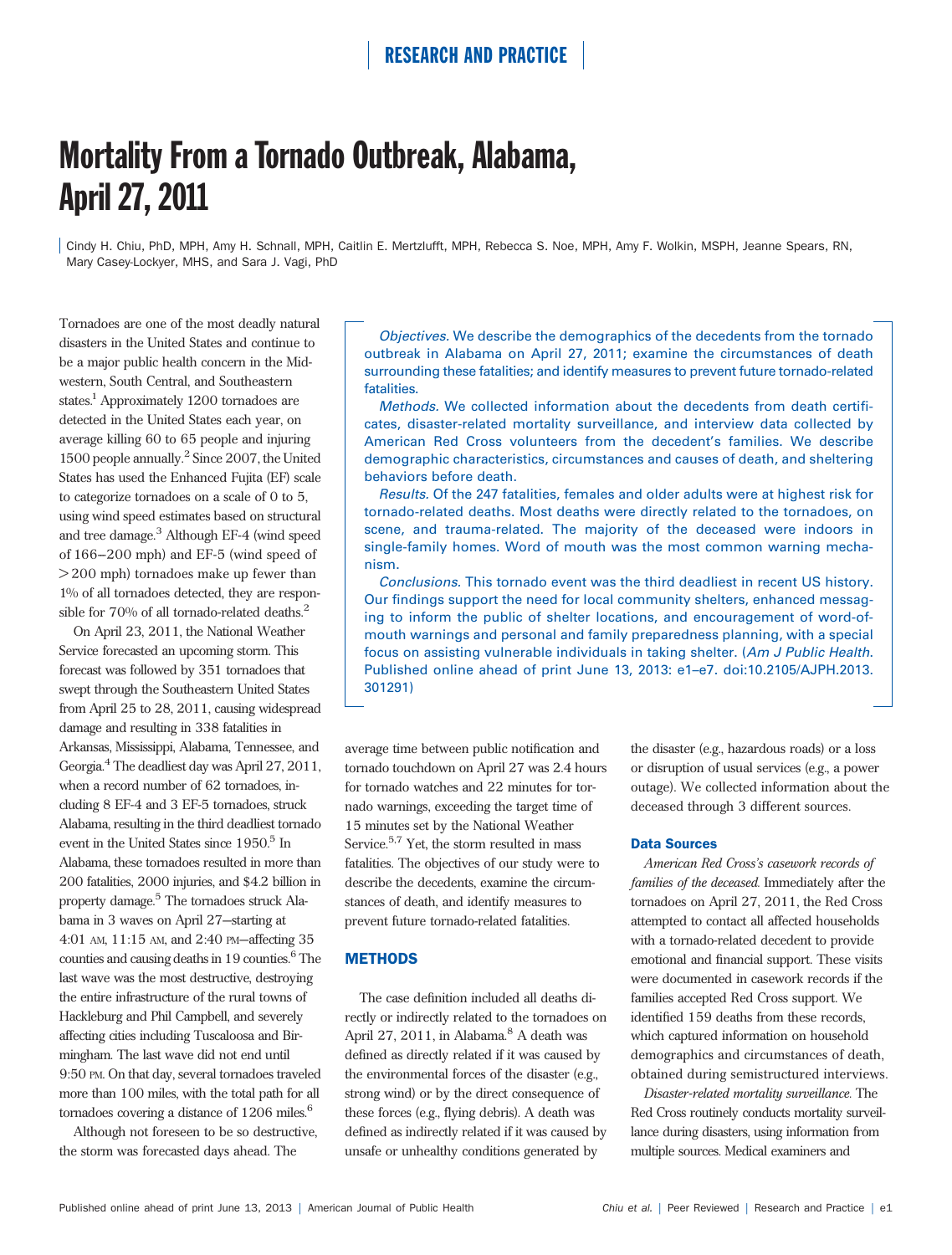| Variable               | Decedents, No. (%)                | Population, No. (%) | RR (95% CI)                         |
|------------------------|-----------------------------------|---------------------|-------------------------------------|
|                        | Area <sup>a</sup>                 |                     |                                     |
| Rural                  | 173 (70.1)                        | 144 671 (48.2)      | $2.90$ (2.18, 3.87) <sup>b</sup>    |
| Urban                  | 64 (25.9)                         | 155 471 (51.8)      | 1.00 (Ref)                          |
| Unknown                | 10(4.0)                           | 0(0.0)              | .                                   |
|                        | Gender                            |                     |                                     |
| Female                 | 146 (59.1)                        | 152 756 (50.9)      | $1.39$ (1.08, $1.80$ ) <sup>b</sup> |
| Male                   | 101 (40.9)                        | 147 386 (49.1)      | 1.00 (Ref)                          |
|                        | Age, y                            |                     |                                     |
| < 5                    | 10(4.0)                           | 17 841 (5.9)        | $0.68$ (0.34, 1.37)                 |
| $5 - 14$               | 16(6.5)                           | 38 244 (12.7)       | $0.51$ (0.28, 0.91)                 |
| $15 - 24$              | 20(8.1)                           | 49 561 (16.5)       | $0.49$ (0.28, 0.84)                 |
| $25 - 34$              | 19 (7.7)                          | 36 753 (12.2)       | $0.63$ (0.36, 1.09)                 |
| $35 - 44$              | 21(8.5)                           | 38 870 (13.0)       | $0.65$ $(0.38, 1.12)$               |
| 45-54                  | 36 (14.6)                         | 43 536 (14.5)       | 1.00 (Ref)                          |
| $55 - 64$              | 41 (16.6)                         | 36 395 (12.1)       | 1.36 (0.87, 2.13)                   |
| 65-74                  | 43 (17.4)                         | 22 215 (7.4)        | 2.34 $(1.50, 3.64)^{b}$             |
| $75 - 84$              | 28 (11.3)                         | 12 648 (4.2)        | $2.68$ (1.63, 4.39) <sup>b</sup>    |
| $\geq 85$              | 13(5.3)                           | 4079 (1.4)          | 3.85 $(2.05, 7.26)^b$               |
|                        | Race                              |                     |                                     |
| White                  | 204 (82.6)                        | 213 093 (71.0)      | 1.71 $(1.23, 2.40)^b$               |
| Black (Ref)            | 41 (16.6)                         | 73 424 (24.5)       | 1.00 (Ref)                          |
| <b>Other</b>           | 1(0.4)                            | 13 625 (4.5)        | .                                   |
| Unknown                | 1(0.4)                            | 0(0.0)              | .                                   |
|                        | <b>Ethnicity</b>                  |                     |                                     |
| Non-Hispanic           | 244 (98.8)                        | 290 697 (96.9)      | 2.64 (0.85, 8.25)                   |
| Hispanic               | 3(1.2)                            | 9445 (3.1)          | 1.00 (Ref)                          |
|                        | <b>Highest education attained</b> |                     |                                     |
| Aged $<$ 18 y          | 29 (11.7)                         |                     |                                     |
| $<$ grade 12           | 56 (22.7)                         |                     |                                     |
| Grade 12 or equivalent | 86 (34.8)                         |                     |                                     |
| > grade 12             | 40 (16.2)                         |                     |                                     |
| Unknown                | 36 (14.6)                         |                     |                                     |
|                        | <b>Occupation</b> <sup>c</sup>    |                     |                                     |
| White collar           | 83 (33.6)                         |                     |                                     |
| <b>Blue collar</b>     | 73 (29.6)                         |                     |                                     |
| Homemaker              | 39 (15.8)                         |                     |                                     |
| Student                | 10(4.0)                           |                     |                                     |
| None or never worked   | 9(3.6)                            |                     |                                     |
| Aged $<$ 18 y          | 29 (11.7)                         |                     |                                     |
| Unknown                | 4(1.6)                            |                     |                                     |

**Continued** 

coroners were the main information sources  $(n =$ 210; 89.4%), followed by family members ( $n =$ 92; 39.1%). We identified 235 deaths from this surveillance system, which captured individual demographic information and circumstances of death such as date, location, and cause of death.

Death certificates. We obtained death certificates for all 247 deaths in which the tornado-related injury occurred in Alabama. We obtained death certificates by specifically looking up deaths identified through the other 2 sources ( $n = 235$ ). We also searched vital

records for deaths with International Classification of Diseases, 10th Revision<sup>9</sup> code X37 (death by cataclysmic storm) occurring from April 27 to December 31, 2011 (which we believe captures the majority of tornado-related deaths) and identified 12 additional deaths. All death certificates were obtained from Alabama, except for 4 that were obtained from Tennessee and Mississippi (where the deaths occurred after the initial injury in Alabama). Information captured from death certificates included occupation and education, physical address at the time of injury and death, and the official date and cause of death. The death certificate served as our gold standard because it contained the most accurate information for many of the variables, specifically demographics, cause of death, and address of injury and death.

### Data Compilation and Coding

We combined information from these sources into a master database. We coded the Red Cross interview narratives from the Red Cross casework record into 81 variables that included categories such as the location of the deceased during the tornado (e.g., rural or urban, indoor or outdoor), the type of warning received (e.g., warned by others, siren, or television), behavior after receiving warning (e.g., action taken, hideout location), the mechanism of death, and social (e.g., living alone) and physical vulnerability (e.g., having a physical disability), which are characteristics that may decrease the individual's ability to respond to or recover from a disaster. On the basis of preestablished definitions, 2 reviewers independently coded the variables for all deaths with Cohen  $\kappa$  coefficients ranging from 0.91 (95% confidence interval  $[CI] = 0.84 - 0.97$  to 1. A third independent reviewer resolved coding discrepancies.

### Geocoding and Mapping of Fatalities and Tornado Paths

We were able to obtain the decedents' location of injury during the tornado for 237 individuals and geo-coded these using ArcMap 10.0 mapping software (ESRI, Redlands, CA). Where an exact match could not be mapped, the decedent's location was plotted to the center of the zip code. We obtained tornado path and severity data from the National Weather Service and overlaid these on the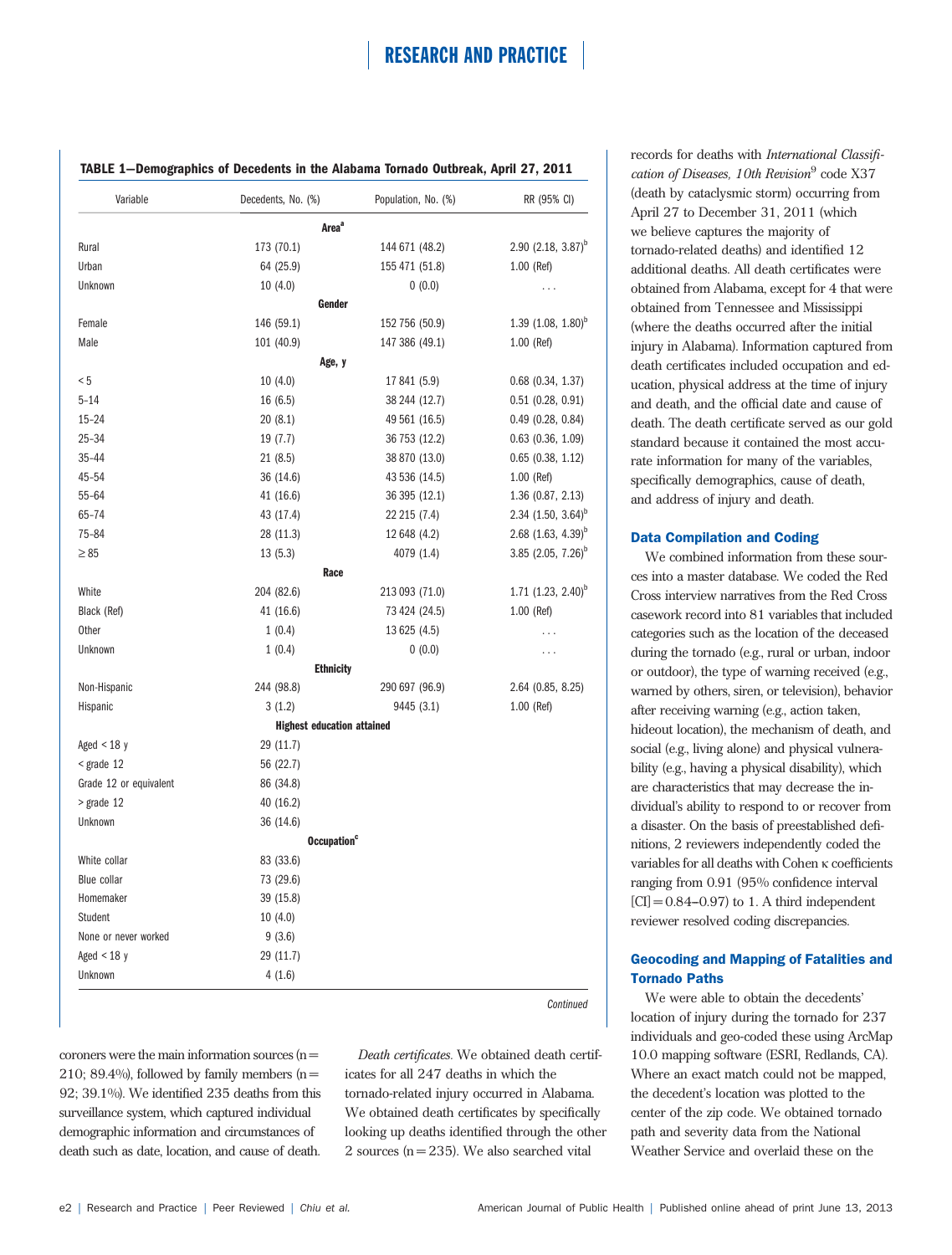### TABLE 1—Continued

|                             | <b>Physical or social vulnerabilities</b> |                 |  |
|-----------------------------|-------------------------------------------|-----------------|--|
| Yes                         | 104 (42.1)                                |                 |  |
| Pregnancy                   | 1(0.4)                                    |                 |  |
| Lives alone                 | 10(4.0)                                   |                 |  |
| Aged $<$ 5 y                | 10(4.0)                                   |                 |  |
| Aged $\geq 65$ y            | 84 (34.0)                                 |                 |  |
| Disabled, not specified     | 10(4.0)                                   |                 |  |
| $>1$ vulnerability          | 11(4.5)                                   |                 |  |
| $\geq 65$ y and lives alone | 7(2.8)                                    |                 |  |
| $\geq$ 65 y and disabled    | 4(1.6)                                    |                 |  |
| No or unknown               | 143 (57.9)                                |                 |  |
| Total                       | 247 (100.0)                               | 300 142 (100.0) |  |

Note. CI = confidence interval; RR = risk ratio. The sample size was  $n = 247$ . Totals may not add to 100% because of rounding.

<sup>a</sup>Classified according to 2010 Census definition.<sup>10</sup>

**b**Indicates statistically significant data.

 $\mathrm{^c}$ Coded according to 2000 census definition, and classified by categories developed by NIOSH. $\mathrm{^{11}}$ 

locations of deaths to obtain an overview of the fatalities and the corresponding tornado. We classified the decedents' location during the tornado as urban or rural according to the 2010 Census definition.10

#### Data Analysis

To calculate approximate risk ratios, we conducted a study similar to a retrospective cohort study. We approximated the population at risk from the deadly tornadoes by identifying the census blocks within a 1.5-mile radius of each of the 12 deadly tornadoes (those that killed at least 1 person) using Geographic Information System and 2010 Census data (figure available as a supplement to the online version of this article at<http://www.ajph.org>). Using ArcMap 10.0, we identified 14 335 census blocks (containing 300 142 residents) that were within or overlapped the 1.5-mile radius. We used this population to calculate the approximate risk ratio of tornado-related death for the demographic variables available in the 2010 Census. We conducted a sensitivity analysis and expanded the definition of the population at risk to census blocks within 3 miles and 5 miles from 1 of the deadly tornadoes. However, we found no significant change in the risk ratio (RR) estimates and 95% CIs. We used SAS version 9.3 (SAS Institute, Inc, Cary, NC) to calculate frequencies and percentages, stratified analyses for race and location of death, and Epi Info 7 (Centers for

Disease Control and Prevention, Atlanta, GA) to calculate RRs and 95% CIs.

### RESULTS

We identified 247 deaths related to the tornadoes that struck Alabama on April 27, 2011. Of the 237 individuals whose location of injury was known, 206 (86.9%) were within 1.5 miles of 1 of the 12 deadly tornado paths. Of the 12 deadly tornadoes, 10 were EF-4 or EF-5 tornadoes and were responsible for the majority of the deaths  $(n = 221; 89.5\%)$ . EF-4 and EF-5 tornadoes represented 17.7% (11 out of 62 tornadoes) of all tornadoes on April 27.

We calculated approximate RRs and found that females were 40% more likely to suffer a tornado-related death than males  $(RR = 1.39)$ ;  $95\%$  CI = 1.08, 1.80; Table 1). The mean age of decedents was 50.7 years, with the youngest decedent being aged 4 days and the oldest being aged 97 years. The 5 to 14 and 15 to 24 years age groups were at the lowest risk  $(RR_{5-14} = 0.51; 95\% CI = 0.28, 0.91;$  $RR_{15-24} = 0.49$ ; 95% CI = 0.28, 0.84) when compared with the 45 to 54 years age group. The risk of death increased with age, reaching statistical significance at age 65 years or older; the 85 years and older age group was at the highest risk and nearly 4 times more likely to die (RR  $> 85 = 3.85$ ; CI = 2.05, 7.26). When examining race, we found that White individuals' risk of death was nearly twice that of Black

individuals  $(RR = 1.71; CI = 1.23, 2.40)$ . Stratification by race revealed that Black decedents were younger, with a mean age of 41.2 years  $(95\% \text{ CI} = 33.5, 48.8)$ , compared with a mean age of 52.8 years for White decedents  $(95\% \text{ CI} = 49.6, 56.1; P = .004)$ . Of the 247 decedents, 29 (11.7%) were younger than 18 years. For those aged 18 years or older, 40 (18.3%) had more than a high school education, 156 (71.6%) were employed, and 39 (17.9%) were homemakers. At least 104 (42.1%) individuals had 1 or more physical or social vulnerabilities, which include being aged 65 years or older  $(n = 84, 34.0\%)$ , being aged younger than 5 years ( $n = 10, 4.0\%$ ), living alone ( $n = 10$ , 4.0%), having a disability ( $n = 10$ , 4.0%), and being pregnant  $(n = 1, 0.4\%)$ . Forty-two  $(75.0\%)$ of the 56 households for which we had household income information had an annual household income of less than \$35 000.

#### Mechanism and Cause of Death

The majority of the deaths were attributed directly to a tornado ( $n = 235$ ; 95.1%), and 12 (4.9%) deaths were indirectly related to a tornado (Table 2). Of the direct deaths, 112 decedents (47.7%) were struck or cut by debris, 81 (34.5%) were thrown, and 59 (25.1%) had more than 1 mechanism of injury leading to their deaths. Of the 12 indirect deaths, 7 (58.3%) were related to a power outage. These 7 included 4 deaths caused by house fires, 2 deaths related to medical conditions (e.g., dependent on oxygen concentrator machine, lack of refrigeration for insulin), and 1 death was the result of a fall during the blackout. Causes of death were mostly trauma  $(n = 223; 90.3\%)$ or trauma-related  $(n = 17; 6.9\%;$  Table 2). At least 55 (22.3%) of the deceased sustained some form of head injury; for 39 (15.8%), head injury was listed as the official cause of death. For the majority of the deceased, the date of death or body recovery was the day of the tornado  $(n = 212; 85.8\%)$ . The last recorded death related to the tornadoes occurred on September 16, 2011, from trauma-associated pulmonary thromboembolism.

### Location During the Tornadoes

We examined the decedents' location of injury during the tornadoes. Individuals who were in rural areas  $(n = 173; 70.1\%)$  were nearly 3 times as likely to die as those in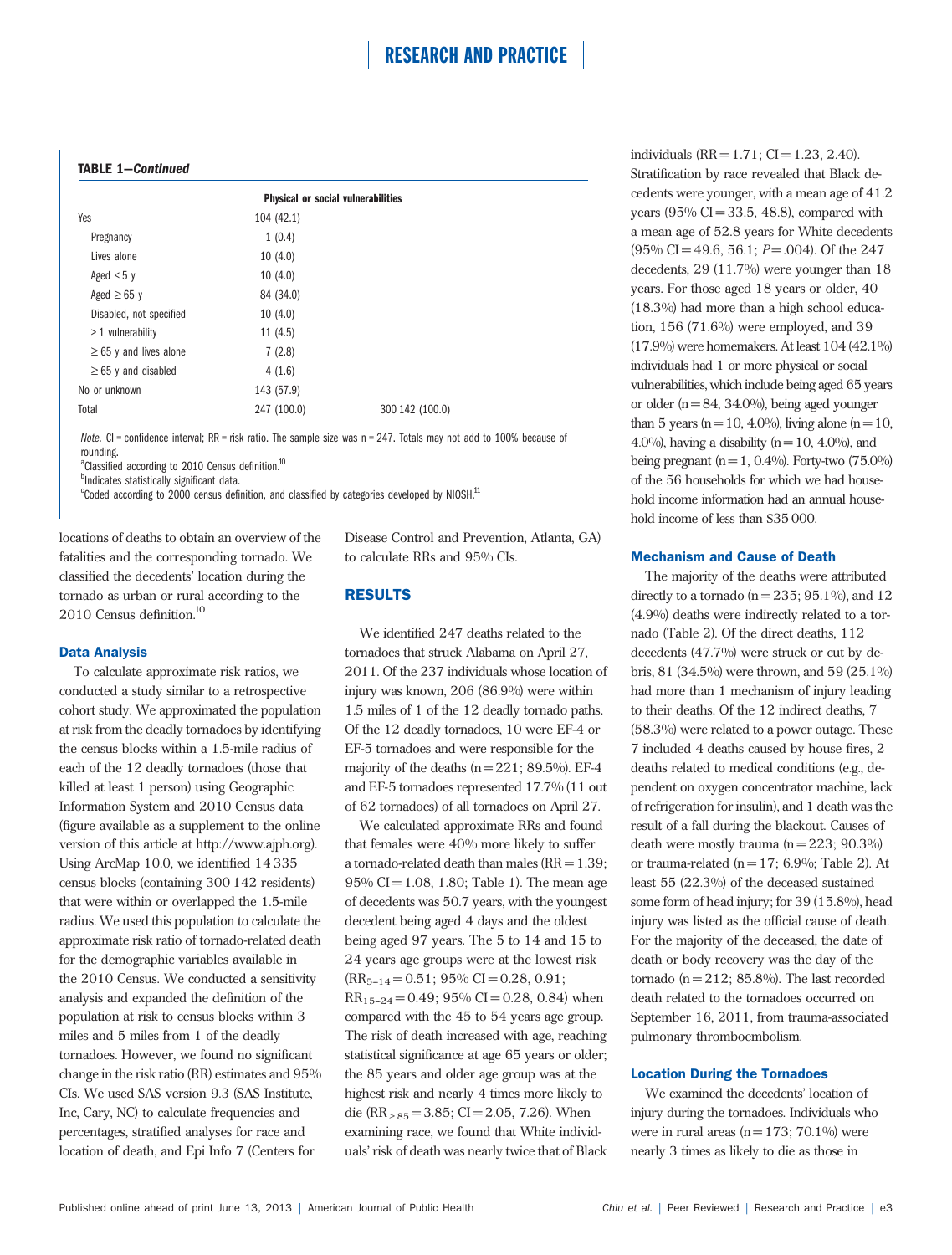### TABLE 2—Circumstances of Death for Decedents in the Alabama Tornado Outbreak, April 27, 2011

| <b>Death Circumstances</b>         | No. (%)    |
|------------------------------------|------------|
| <b>Mechanism of death</b>          |            |
| Direct <sup>a</sup>                | 235 (95.1) |
| Struck or cut by debris or objects | 112 (47.7) |
| Thrown                             | 81 (34.5)  |
| Crushed                            | 44 (18.7)  |
| Trapped in rubble                  | 4(1.7)     |
| Unknown                            | 54 (23.0)  |
| > 1 direct mechanism               | 59 (25.1)  |
| Indirect                           | 12 (4.9)   |
| House fire after tornado           | 4(33.3)    |
| Medical complication or injury     | 3(25.0)    |
| owing to electricity failure       |            |
| Complications posttornado injury   | 2(16.7)    |
| Myocardial infarction              | 2(16.7)    |
| Premature birth                    | 1(8.3)     |
| Cause of death (death certificate) |            |
| Trauma                             | 223 (90.3) |
| Unspecified                        | 90 (36.4)  |
| Multiple, unspecified body regions | 84 (34.0)  |
| Head or head and torso             | 39 (15.8)  |
| Chest                              | 10(4.0)    |
| Trauma associated                  | 17 (6.9)   |
| Cardiopulmonary arrest             | 6(2.4)     |
| Mechanical asphyxia                | 5(2.0)     |
| Complication after trauma          | 2(0.8)     |
| Internal hemorrhage                | 1(0.4)     |
| Pulmonary hemorrhage               | 1(0.4)     |
| Pulmonary thromboembolism          | 1(0.4)     |
| Respiratory distress syndrome      | 1(0.4)     |
| Other causes                       | 7(2.8)     |
| Smoke inhalation                   | 4(1.6)     |
| Acute myocardial infarction        | 1(0.4)     |
| Alzheimer's disease                | 1(0.4)     |
| Diabetic ketoacidosis              | 1(0.4)     |
| Date of death or body recovery     |            |
| April 27, 2011 (date of tornado)   | 212 (85.8) |
| April 28, 2011                     | 20(8.1)    |
| April 29, 2011                     | 3(1.2)     |
| April 30, 2011                     | 1(0.4)     |
| May 2011                           | 7(2.8)     |
| June 2011                          | 3(1.2)     |
| September 2011                     | 1(0.4)     |

Note. The sample size was  $n = 247$ .

 $a$ Each decedent may have  $> 1$  direct mechanism of death.

urban areas at the time of the tornadoes  $(n = 64)$ ; 25.9%; RR = 2.90; 95% CI = 2.18, 3.87; Table 1). The majority of the deceased were indoors during the tornado  $(n = 228; 92.3\%)$ , with 133 (53.8%) in single-family homes and 51 (20.6%) in mobile homes (Table 3). Of the deceased, 165 (66.8%) were in homes that were reported as being completely destroyed. One hundred eighty-six (75.3%) individuals were in their own home; 36 (14.6%) were in the home of a family member, friend, or neighbor; and 4 (1.6%) died at work (which for 3 was also their home). For the deceased who were indoors and whose location was known, the most common locations were the bathroom  $(n = 18)$ ; 7.3%), basement or underground shelter  $(n =$ 10; 4.0%), bedroom  $(n = 10; 4.0\%)$ , and hallway (n = 10; 4.0%; Table 3). Four  $(1.6\%)$ decedents were outdoors at the time of the tornado, and 11 (4.5%) were in vehicles. The majority of decedents died on the scene  $(n =$ 214; 86.6%), and a minority survived the initial impact but died en route to a hospital  $(n=3)$ ; 1.2%) or in a hospital ( $n = 27$ ; 10.9%; Table 3).

Individuals who survived the initial impact but who later died in a hospital were younger, with a mean age of 37.9 years  $(95\%$  CI = 27.4, 48.4) compared with a mean age of 52.1 years  $(95\% CI = 48.9, 55.2)$  for those who died on scene or en route to a hospital  $(P = .004)$ .

### Warning and Behavior

At least 102 (41.3%) of the deceased received some form of warning of the approaching tornado (Table 4). This information was self-reported by survivors in semistructured interviews; thus, we are unable to determine for the others whether a warning was received. Furthermore, many died alone or with others who also died  $(n = 80; 32.4\%)$ ; therefore, little information on the circumstances of death and behavior is known for these individuals. Of the known warnings received by decedents, 26 (25.5%) individuals were warned by another person and 15 (14.7%) heard a siren. The exact warning type is unknown for 55 (53.9%) of the individuals warned. For 14 (5.7%) decedents, there was no warning except seeing or hearing the approaching tornado.

At least 68 (27.5%) individuals took some action they perceived as protective. Of these, 59 (86.8%) took action after hearing a warning (Table 4). Forty-four individuals (64.7%) took

### TABLE 3—Location of Decedents During the Alabama Tornado Outbreak, April 27, 2011

| Location                          | No. (%)    |  |  |
|-----------------------------------|------------|--|--|
| <b>General location</b>           |            |  |  |
| Indoor                            | 228 (92.3) |  |  |
| Single family home                | 133 (53.8) |  |  |
| Mobile home                       | 51 (20.6)  |  |  |
| Apartment                         | 15(6.1)    |  |  |
| Church                            | 1(0.4)     |  |  |
| Factory                           | 1(0.4)     |  |  |
| Hospice care                      | 1(0.4)     |  |  |
| Unknown                           | 26 (10.5)  |  |  |
| Outdoor                           | 4(1.6)     |  |  |
| Vehicle                           | 11(4.5)    |  |  |
| Unknown                           | 4(1.6)     |  |  |
| <b>Location within building</b>   |            |  |  |
| Bathroom                          | 18 (7.3)   |  |  |
| Basement/underground shelter      | 10(4.0)    |  |  |
| Bedroom                           | 10(4.0)    |  |  |
| Hallway                           | 10(4.0)    |  |  |
| Living room                       | 4(1.6)     |  |  |
| Garage                            | 4(1.6)     |  |  |
| Kitchen                           | 3(1.2)     |  |  |
| Central room                      | 2(0.8)     |  |  |
| Office space                      | 1(0.4)     |  |  |
| Stairwell                         | 1(0.4)     |  |  |
| Not in building                   | 19 (7.7)   |  |  |
| Unknown                           | 165 (66.8) |  |  |
| <b>Location of death</b>          |            |  |  |
| On scene                          | 214 (86.6) |  |  |
| In hospital                       | 27 (10.9)  |  |  |
| En route on ambulance             | 3(1.2)     |  |  |
| Other/unknown                     | 3(1.2)     |  |  |
| <b>Company during tornado</b>     |            |  |  |
| With other deceased and survivors | 65 (26.3)  |  |  |
| With other deceased               | 61 (24.7)  |  |  |
| With other survivors              | 52 (21.1)  |  |  |
| Alone                             | 19 (7.7)   |  |  |
| Unknown                           | 50 (20.2)  |  |  |

Note. The sample size was n = 247.

shelter in a location recommended by the Centers for Disease Control and Prevention or the National Oceanic and Atmospheric Administration. Ten (14.7%) people covered themselves with items such as pillows and blankets. Twenty-six (38.2%) individuals took more than 1 measure they perceived as protective. At least 11 individuals knew they were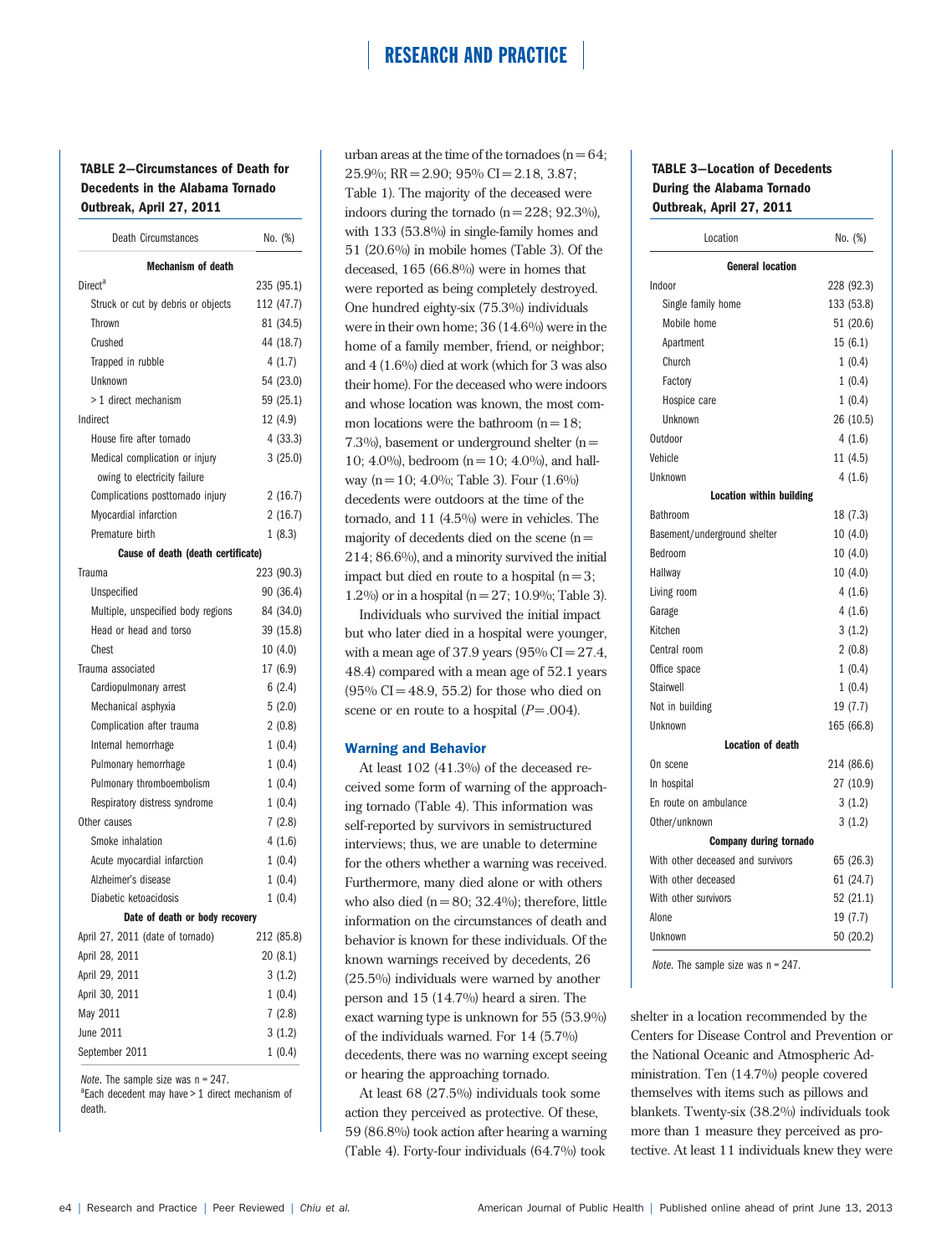## TABLE 4—Warning Received and Protective Measures Taken by Decedents Before Death in the Alabama Tornado Outbreak, April 27, 2011

| Warnings and Protective Measures  | No. (%)    |
|-----------------------------------|------------|
| <b>Warning received</b>           |            |
| Yes <sup>a</sup>                  | 102 (41.3) |
| Warned by another person          | 26 (25.5)  |
| Heard siren                       | 15 (14.7)  |
| Warned through television         | 6(5.9)     |
| Warned by earlier tornado         | 3(2.9)     |
| Warned through radio              | 1(1.0)     |
| Unspecified                       | 55 (53.9)  |
| $>1$ warning                      | 7(6.9)     |
| No                                | 15(6.1)    |
| Unknown                           | 130 (52.6) |
| <b>Protective behaviors</b>       |            |
| Yes, after hearing formal warning | 68 (27.5)  |
| and seeing storm coming           |            |
| Yes, after hearing formal warning | 59 (23.9)  |
| > 1 protective measure employed   | 26 (38.2)  |
| Hid out or sought shelter:        | 16 (23.5)  |
| bathroom <sup>b,c</sup>           |            |
| Hid out or sought shelter:        | 9(13.2)    |
| bathtub <sup>b</sup>              |            |
| Hid out or sought shelter:        | 10 (14.7)  |
| basement <sup>b,c</sup>           |            |
| Hid out or sought shelter:        | 10 (14.7)  |
| hallwayb,c                        |            |
| Hid out or sought shelter:        | 6(8.8)     |
| closetb,c                         |            |
| Hid out or sought shelter:        | 3(4.4)     |
| other's house                     |            |
| Hid out or sought shelter:        | 3(4.4)     |
| other's garage                    |            |
| Hid out or sought shelter:        | 3(4.4)     |
| other's trailer                   |            |
| Hid out or sought shelter:        | 2(2.9)     |
| central room <sup>b,c</sup>       |            |
| Hid out or sought shelter:        | 2(2.9)     |
| kitchen pantry                    |            |
| Hid out or sought shelter:        | 1(1.5)     |
| next to wall                      |            |
| Escaped to seek shelter:          | 5(7.4)     |
| via car                           |            |
| Escaped to seek shelter:          | 2(2.9)     |
| unspecified                       |            |
| Covered with: total               | 10 (14.7)  |
|                                   | Continued  |

in the path of a tornado but took no action; all 11 were indoors in their own home. Twentysix individuals (10.5%) changed location after they received a warning or had seen the storm coming. Of these, 6 people went to mobile homes (23.1%), which are known to be unsafe structures during tornadoes.

### **DISCUSSION**

The April 27, 2011, tornado outbreak was one of the deadliest tornado disasters recorded in US history. The number and severity of the tornadoes resulted in a record high number of tornado-related deaths in Alabama. Although the strength of a tornado is a well-documented risk factor for injury and death, human factors also contribute to the public health outcome of such storms.14,15 Known risk factors include being in a mobile home, a vehicle, or outdoors; being older than 60 years; not seeking shelter; and being unfamiliar with warning terminol $q$ <sub>0</sub> $q$ <sup>14-21</sup> In this event, we found that the majority of the decedents were indoors and in single-family homes, with only a minority being in mobile homes during the tornadoes. This finding contrasts with previous events and the national average for tornado-related fatalities seen from 2001 to 2005, where 57% of the fatalities occurred in mobile homes and 26% occurred in single-family homes.<sup>1</sup> Because we do not know the total number of mobile homes and single-family homes in the exposed areas, we were unable to calculate risk ratios. However, this event was significantly more severe than previous tornado outbreaks; therefore, single-family homes that might sustain only minor damage in weaker tornadoes were severely affected.

The majority of decedents died on scene, consistent with previous tornado events,15,17,20,22,23 suggesting that considerable investment in preparedness is critical in preventing tornado-related deaths. Many people, when warned, took some form of protective action. However, many died in locations considered safe according to the current Centers for Disease Control and Prevention and National Oceanic and Atmospheric Administration recommendations, $12,13$  including basements and hallways, which have historically been considered the first and second safest sheltering locations.15,18,20 However, given that we do not have data on how many people survived by sheltering in basements and hallways, we can only conclude that these locations were not safe for the individuals who died, not that these locations are generally unsafe. Instead, this finding suggests that in the most violent EF-4 and EF-5 tornadoes, even locations historically considered safe may not guarantee survival. In a review of this event to assess the next steps to make this community more tornado resilient, the Tornado Recovery Action Council has recommended that the state explore the implementation of a standardized statewide building code and enforcement policies.<sup>6</sup> Although this would likely improve building structures, the costs of implementing these codes and policies may create tremendous economic burden on a community recovering from a disaster; therefore, the costeffectiveness and practicality of this implementation should be assessed with caution and perhaps in comparison with the costeffectiveness of installing tornado-safe rooms and underground shelters.

### Recommendations

Our findings support recommendations after previous tornado events to provide more local community shelters and to inform the public of the location of these community shelters.15,16,17,19,20,22 In addition, we believe that promoting word-of-mouth warnings through campaigns such as "hear a warning, tell a friend" may help disseminate warnings and motivate family and friends to take action. However, it is important to also emphasize that individuals in the path of the tornado seek shelter before warning others. Finally, our findings reiterate the importance of having a personal or family preparedness plan, as recommended by the Centers for Disease Control and Prevention and the Federal Emergency Management Agency for all disasters.<sup>24,25</sup>

On the basis of our findings, we believe the personal or family preparedness plan should emphasize access to warnings, access to safe shelters, assistance for older adults and vulnerable populations in seeking shelter, and preparedness for power outages. We found that nearly half of the deceased received 1 or more forms of warning, with the main form being a warning by another person, followed by sirens. We recommend increasing access to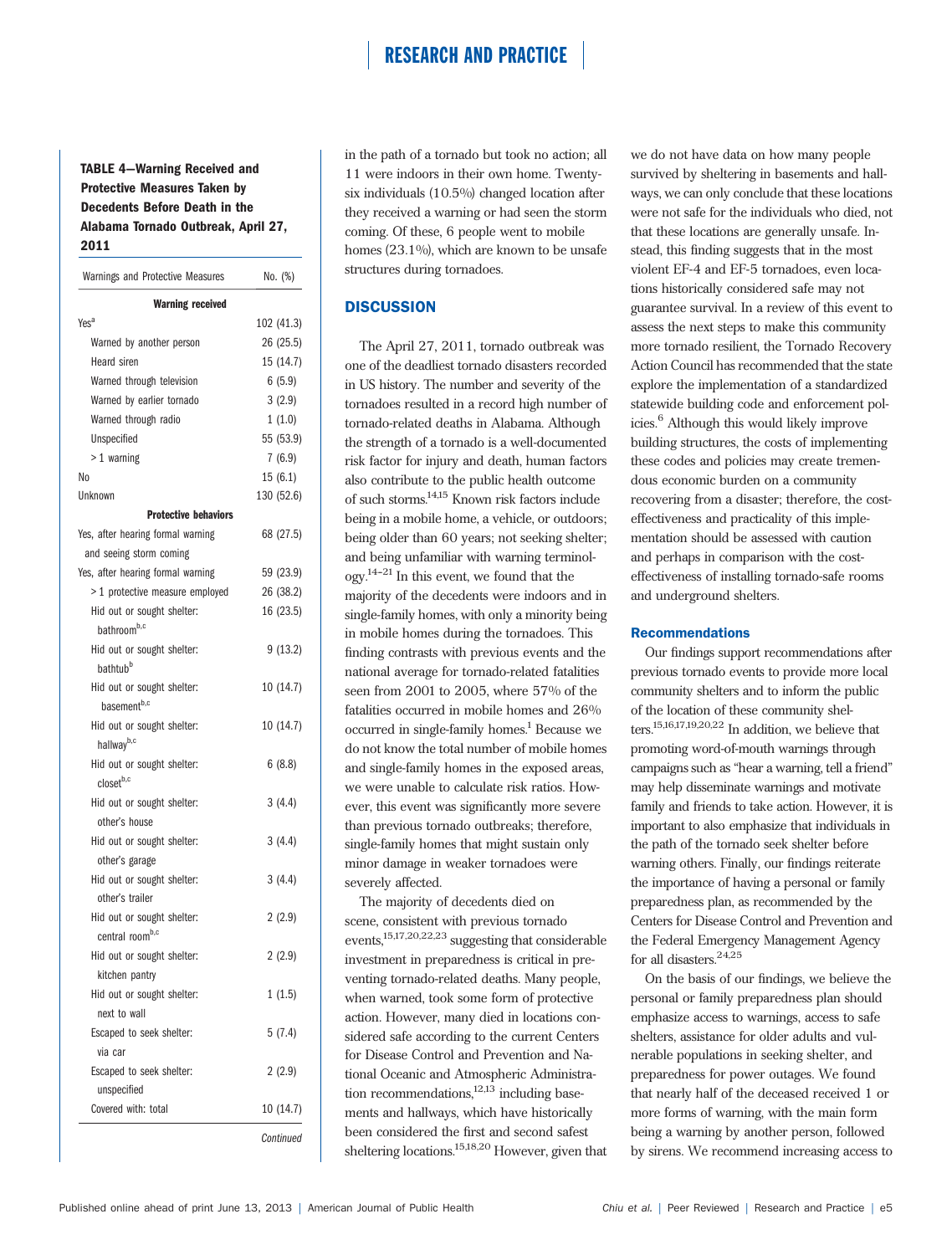### TABLE 4—Continued

| Covered with: pillows <sup>b</sup> | 5(7.4)     |
|------------------------------------|------------|
| Covered with: blanketsb,c          | 3(4.4)     |
| Covered with: mattressb,c          | 1(1.5)     |
| Covered with: person               | 1(1.5)     |
| Held others                        | 22 (32.4)  |
| Hid under/behind: total            | 4(5.9)     |
| Hid under/behind:                  | 2(2.9)     |
| overturned couch                   |            |
| Hid under/behind: tableb,c         | 1(1.5)     |
| Hid under/behind: large            | 1(1.5)     |
| building (in vehicle)              |            |
| No, heard warning                  | 9(3.6)     |
| No, did not hear or unknown        | 7(2.8)     |
| whether heard warning              |            |
| Unknown                            | 163 (66.0) |
|                                    |            |

Note. The sample size was  $n = 247$ .

 $a^2$ Each decedent may have  $> 1$  type of warning. **ERecommended by the Centers for Disease Control** 

and Prevention.<sup>12</sup>

<sup>c</sup>Recommended by the National Oceanic and Atmospheric Administration.<sup>13</sup>

warnings through peer warnings, which may help warn people in rural areas in which no sirens may be nearby. In this event, we found that the majority of the decedents died on scene, were cut or struck by debris, or were thrown. Part of the personal or family preparedness plan should incorporate identification of safe shelters, preferably underground shelters, so everyone knows exactly where to go after receiving warning. Several people died in vehicles or outdoors, locations that are unsafe during a tornado, $15,18,20,21$  and others stayed in mobile homes and refused to take action. Complacency and refusal to take action may stem from a lack of trust in the warning system because of previous false alarms, as suggested by the Alabama Tornado Recovery Action Council, and may be partially overcome by promoting peer warnings.<sup>6</sup> These observations once again emphasize the importance of identifying safe shelter ahead of time and taking every warning seriously.24,26

Consistent with existing literature, we found that older adults were at increased risk for tornado-related deaths.<sup>14-16,18,19,21</sup> Preexisting health issues, reduced mobility, increased vulnerability to trauma, and increased likelihood of living in older houses associated with older age can all contribute to the higher likelihood

of tornado-related fatality.15,18,27 To protect this high-risk group, as suggested by previous studies, current recommendations can focus attention on the older adult population and other vulnerable groups and encourage making plans for family and friends to take extra precaution to warn, check on, and assist these vulnerable groups in seeking shelter or in considering evacuation out of the area if given sufficient warning.14,16,18 Our data showed that deaths indirectly related to the tornadoes were most frequently related to power outages. Raising public awareness of injuries and deaths that can occur during the resulting power outage may prevent these indirect deaths. Officials can encourage individuals to prepare for power outages by having a preparedness kit that contains battery-powered flashlights and a radio, as well as adequate food and water for several days. In addition, individuals dependent on electric-powered medical devices or refrigerated medications should be encouraged to have contingency plans ready.

### **Conclusions**

We used multiple data sources to understand the circumstances surrounding deaths from the tornadoes that struck Alabama on April 27, 2011. In particular, the novel use of Red Cross data for public health research shows the importance of continued collaboration of different agencies and organizations to share information for public health benefits. The population described here may not be a representative sample of the US population; therefore, generalization of the findings to the rest of the United States should be exercised with caution. On the basis of our findings, we recommend a concerted effort at the government, community, and individual levels. We believe that providing community shelters for those without safe rooms or basements, promoting peer warnings, and encouraging a comprehensive personal or family preparedness plan are of utmost importance to preventing tornado-related deaths in future events. Many of these recommendations support recommendations after past events and parallel those of the National Weather Service and the Tornado Recovery Action Council in Alabama. We have also seen encouraging progress toward implementing some of these

recommendations. In DeKalb County in Alabama, within 6 months of the tornadoes, Federal Emergency Management Agency funds were allocated to build 7 new community storm shelters, and more than 600 individual Federal Emergency Management Agency applications were filed to build reinforced safe rooms.<sup>6</sup> A combination of all such efforts will better prepare the community for future tornadoes and reduce tornado-related  $death.$  $\blacksquare$ 

### About the Authors

Cindy H. Chiu is with the Epidemic Intelligence Service Program assigned to the National Center for Environmental Health, Centers for Disease Control and Prevention, Atlanta, GA. Amy H. Schnall, Rebecca S. Noe, Amy F. Wolkin, and Sara J. Vagi are with the Health Studies Branch, National Center for Environmental Health, Centers for Disease Control and Prevention. Caitlin E. Mertzlufft is with Geospatial Research, Analysis, and Services Program, Agency for Toxic Substances and Disease Registry, Atlanta, GA. Jeanne Spears and Mary Casey-Lockyer are with the American Red Cross, Washington, DC.

Correspondence should be sent to Cindy H. Chiu, Health Studies Branch, National Center for Environmental Health, Centers for Disease Control and Prevention, 4770 Buford Highway, Mailstop F-60, Atlanta, GA 30341 (e-mail: [cchiu@cdc.gov](mailto:cchiu@cdc.gov)). Reprints can be ordered at http://www.ajph.org by clicking the "Reprints" link. This article was accepted February 19, 2013.

#### **Contributors**

C. H. Chiu designed the analysis plan, conducted the analysis, interpreted the data, and drafted the article. A. H. Schnall conducted field data collection, designed the analysis plan, and interpreted the data. C. E. Mertzlufft compiled data and designed the analysis plan. R. S. Noe collected field data, designed the analysis plan, and interpreted the data. A. F. Wolkin conceptualized the study and interpreted the data. J. Spears conceptualized the study and collected field data. M. Casey-Lockyer conceptualized the study. S. J. Vagi designed the analysis plan, guided the analysis strategy, and interpreted the data. All authors revised the article and approved the final version.

### **Acknowledgments**

The material in this article represents original work that has not been previously published in whole or in part in a peer-reviewed journal. A portion of the data were published as part of a general overview of the 4-day tornado outbreak across 5 Southeastern states in the July 20, 2012, issue of the Centers for Disease Control and Prevention's Morbidity and Mortality Weekly Report (MMWR). The MMWR is not peer reviewed and is the Centers for Disease Control and Prevention's primary vehicle to issue timely public health recommendations.

We thank the Integrative Care Team volunteers, who collected the American Red Cross data; Catherine Molchan, Melissa Morrison, Judy Moulder, and Joseph Roth, who provided death certificate information; Greg Carbin, John DeBlock, and Gary Goggins for providing the National Weather Service data; and Cynthia Robinson for coding the occupational data.